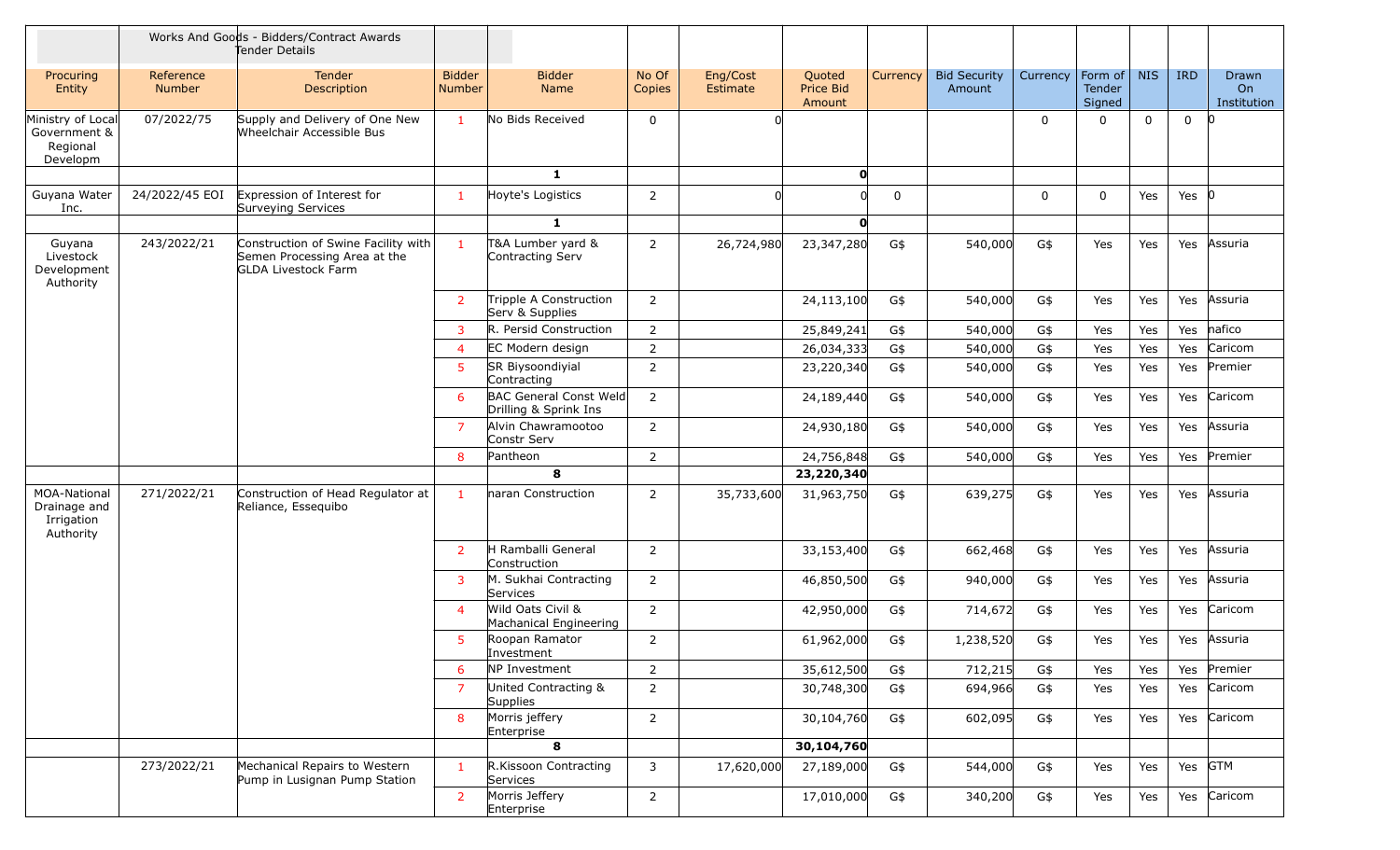|                             |                            | Works And Goods - Bidders/Contract Awards<br>Tender Details                                                                                                                                                                     |                         |                                                |                 |                      |                               |          |                               |          |                             |            |            |                            |
|-----------------------------|----------------------------|---------------------------------------------------------------------------------------------------------------------------------------------------------------------------------------------------------------------------------|-------------------------|------------------------------------------------|-----------------|----------------------|-------------------------------|----------|-------------------------------|----------|-----------------------------|------------|------------|----------------------------|
| Procuring<br>Entity         | Reference<br><b>Number</b> | <b>Tender</b><br>Description                                                                                                                                                                                                    | <b>Bidder</b><br>Number | <b>Bidder</b><br>Name                          | No Of<br>Copies | Eng/Cost<br>Estimate | Quoted<br>Price Bid<br>Amount | Currency | <b>Bid Security</b><br>Amount | Currency | Form of<br>Tender<br>Signed | <b>NIS</b> | <b>IRD</b> | Drawn<br>On<br>Institution |
|                             | 273/2022/21                |                                                                                                                                                                                                                                 | 3                       | Pretam Ragbeer General<br>Const                | 2               |                      | 14,800,000                    | G\$      | 296,000                       | G\$      | Yes                         | Yes        | Yes        | Nafico                     |
|                             |                            |                                                                                                                                                                                                                                 | $\overline{a}$          | General Engineering<br>Supplies & Services Inc | $\overline{2}$  |                      | 17,442,000                    | G\$      | 360,000                       | G\$      | Yes                         | Yes        | Yes        | Demerara<br>Bank           |
|                             |                            |                                                                                                                                                                                                                                 |                         | 4                                              |                 |                      | 14,800,000                    |          |                               |          |                             |            |            |                            |
|                             | 274/2022/21                | Supply of High Density<br>Polyethylene Tubes for NDIA Lot<br>1&2                                                                                                                                                                | -1                      | Electro Fix electrical<br>Services Lot 2       | $\overline{2}$  |                      | 11,160,000                    | G\$      |                               |          | Yes                         | Yes        | Yes        | Republic<br>Bank           |
|                             |                            |                                                                                                                                                                                                                                 |                         | Electro Fix electrical<br>Services Lot 1       | $\overline{2}$  |                      | 11,093,000                    | G\$      | 445,060                       | G\$      | Yes                         | Yes        | Yes        | Republic<br>Bank           |
|                             |                            |                                                                                                                                                                                                                                 | <sup>2</sup>            | <b>GSK Excavation</b><br>Services Inc Lot 1    | $\mathbf{1}$    |                      | 16,866,300                    | G\$      | 300,000                       | G\$      | Yes                         | Yes        | Yes        | Assuira                    |
|                             |                            |                                                                                                                                                                                                                                 | <sup>2</sup>            | <b>GSK Excavation</b><br>Services Inc Lot 2    | $\mathbf{1}$    |                      | 16,644,000                    | G\$      | 300,000                       | G\$      | Yes                         | Yes        | Yes        | Assuira                    |
|                             |                            |                                                                                                                                                                                                                                 | 3                       | Mings Products &<br>Services Ltd Lot 1         | 2               |                      | 10,256,181                    | G\$      | 420,000                       | G\$      | Yes                         | Yes        | Yes        | Republic<br>Bank           |
|                             |                            |                                                                                                                                                                                                                                 | 3                       | Mings Products &<br>Services Ltd Lot 2         | 2               |                      | 10,521,174                    | G\$      |                               |          | Yes                         | Yes        | Yes        | Republic<br>Bank           |
|                             |                            |                                                                                                                                                                                                                                 | $\overline{4}$          | Gafson Industries Ltd<br>Lot $2$               | 2               |                      | 12,471,600                    | G\$      | 249,440                       | G\$      | Yes                         | Yes        | Yes        | Republic<br>Bank           |
|                             |                            |                                                                                                                                                                                                                                 | $\overline{4}$          | Gafson Industries Ltd<br>Lot 1                 | $\overline{2}$  |                      | 12,505,800                    | G\$      | 250,120                       | G\$      | Yes                         | Yes        | Yes        | Republic<br>Bank           |
|                             |                            |                                                                                                                                                                                                                                 | 5                       | General Marine<br>Company Lot 2                | $\overline{2}$  |                      | 12,444,008                    | G\$      |                               |          | Yes                         | Yes        | Yes        | Premier                    |
|                             |                            |                                                                                                                                                                                                                                 | 5                       | General Marine<br>Company Lot 1                | $\overline{2}$  |                      | 13,278,553                    | G\$      | 514,451                       | G\$      | Yes                         | Yes        | Yes        | Premier                    |
|                             |                            |                                                                                                                                                                                                                                 | 6                       | Jumbo Jet Auto Sales<br>Lot 1                  | $\mathbf{1}$    |                      | 12,749,092                    | G\$      | 254,982                       | G\$      | Yes                         | Yes        | Yes        | Nafico                     |
|                             |                            |                                                                                                                                                                                                                                 | 6                       | Jumbo Jet Auto Sales<br>Lot 2                  | $\mathbf{1}$    |                      | 11,320,580                    | G\$      | 226,412                       |          | Yes                         | Yes        | Yes        | Nafico                     |
|                             |                            |                                                                                                                                                                                                                                 | $\overline{7}$          | David Persaud<br>Investment Ltd Lot 1          | $\overline{2}$  |                      | 10,180,200                    | G\$      | 450,000                       | G\$      | Yes                         | Yes        | Yes        | Diamond                    |
|                             |                            |                                                                                                                                                                                                                                 | $\overline{7}$          | David Persaud<br>Investment Ltd Lot 2          | $\overline{2}$  |                      | 10,693,200                    | G\$      |                               |          | Yes                         | Yes        | Yes        | Daimond                    |
|                             |                            |                                                                                                                                                                                                                                 | 8                       | D&R Construction<br>Machinery Rental Lot 2     | $\overline{2}$  |                      | 18,340,000                    | G\$      | 366,800                       | G\$      | Yes                         | <b>Yes</b> | Yes        | Caricom                    |
|                             |                            |                                                                                                                                                                                                                                 | 8                       | D&R Construction<br>Machinery Rental Lot 1     | $\overline{2}$  |                      | 23,060,000                    | G\$      | 461,200                       | G\$      | Yes                         | Yes        | Yes        | Caricom                    |
|                             |                            |                                                                                                                                                                                                                                 |                         | 16                                             |                 |                      | 10,180,200                    |          |                               |          |                             |            |            |                            |
| Guyana Sugar<br>Corporation | 275/2022/21                | Supply and delivery of Computer<br>Lot 1: Low End desktop (48 Units)<br>Lot 2: Mid- Range Desktop (7<br>Units) Lot 3: Mid Range Laptop<br>(16 Units) Lot 4: High End Laptop<br>(6 Unit) Lot 5: Video Editing<br>Laptop (1 Unit) | $\blacksquare$          | Monah & Sons<br>Construction Lot 3             | $\overline{2}$  |                      | 5,808,000                     | G\$      | 580,800                       | G\$      | Yes                         | Yes        | Yes        | Caricom                    |
|                             |                            |                                                                                                                                                                                                                                 | $\mathbf{1}$            | Monah & Sons<br>Construction Lot 2             | $2^{\circ}$     |                      | 2,862,000                     | G\$      | 1,330,560                     | G\$      | Yes                         | Yes        | Yes        | Caricom                    |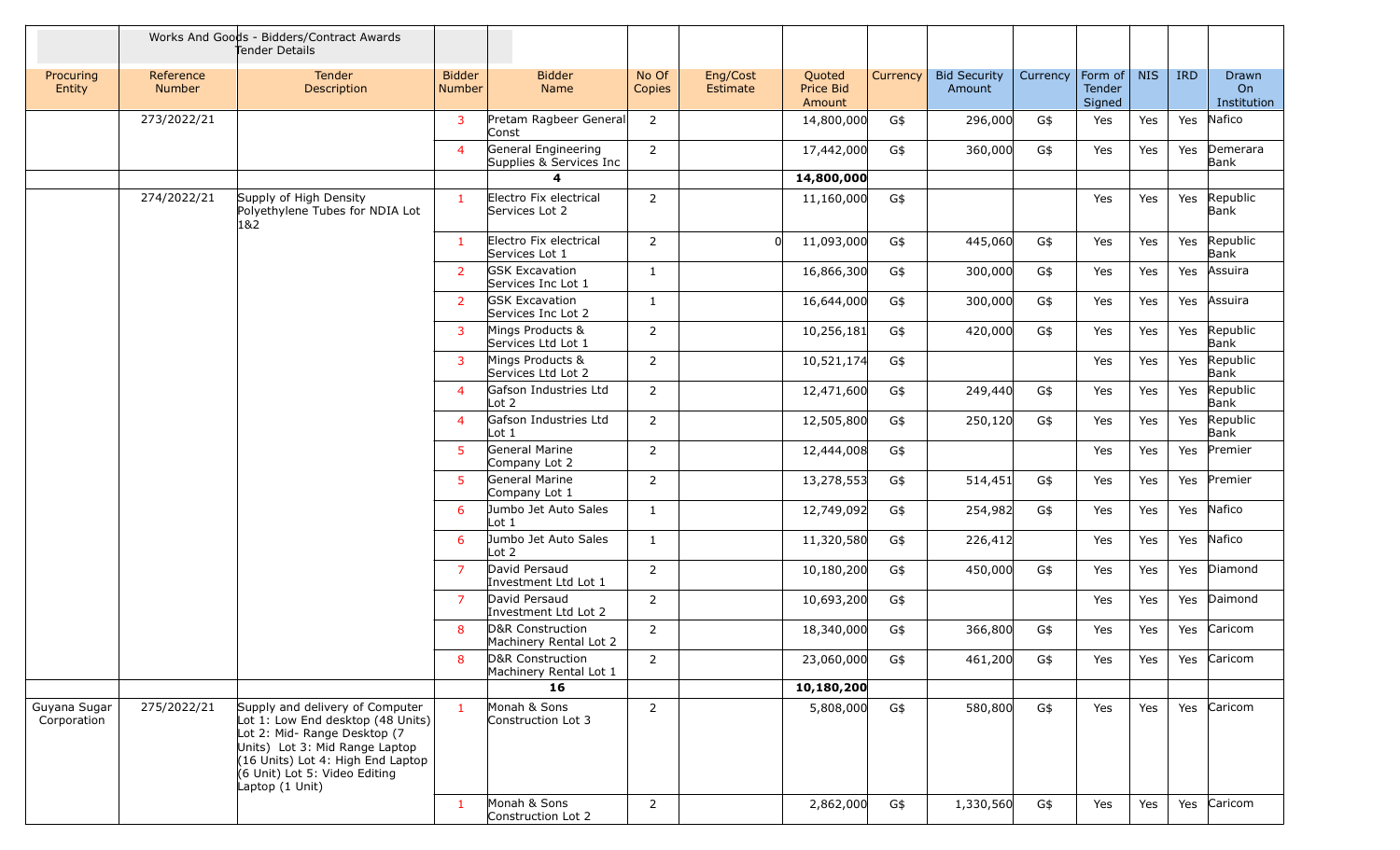|                                                     |                            | Works And Goods - Bidders/Contract Awards<br>Tender Details                                                                                                                                                                                                  |                                |                                            |                 |                             |                                      |                 |                               |          |                             |            |            |                            |
|-----------------------------------------------------|----------------------------|--------------------------------------------------------------------------------------------------------------------------------------------------------------------------------------------------------------------------------------------------------------|--------------------------------|--------------------------------------------|-----------------|-----------------------------|--------------------------------------|-----------------|-------------------------------|----------|-----------------------------|------------|------------|----------------------------|
| Procuring<br>Entity                                 | Reference<br><b>Number</b> | Tender<br>Description                                                                                                                                                                                                                                        | <b>Bidder</b><br><b>Number</b> | <b>Bidder</b><br>Name                      | No Of<br>Copies | Eng/Cost<br><b>Estimate</b> | Quoted<br><b>Price Bid</b><br>Amount | <b>Currency</b> | <b>Bid Security</b><br>Amount | Currency | Form of<br>Tender<br>Signed | <b>NIS</b> | <b>IRD</b> | Drawn<br>On<br>Institution |
|                                                     | 275/2022/21                |                                                                                                                                                                                                                                                              | $\mathbf{1}$                   | Monah & Sons<br>Construction Lot 1         | $\overline{2}$  |                             | 13,305,600                           | G\$             | 286,200                       | G\$      | Yes                         | Yes        | Yes        | Caricom                    |
|                                                     |                            |                                                                                                                                                                                                                                                              |                                | Monah & Sons<br>Construction Lot 5         | 2               |                             | 977,160                              | G\$             | 97,716                        | G\$      | Yes                         | Yes        | Yes        | Caricom                    |
|                                                     |                            |                                                                                                                                                                                                                                                              | $\mathbf{1}$                   | Monah & Sons<br>Construction Lot 4         | 2               |                             | 3,168,000                            | G\$             | 506,880                       | G\$      | Yes                         | Yes        | Yes        | Caricom                    |
|                                                     |                            |                                                                                                                                                                                                                                                              | 2                              | VR Investment Lot 5                        | 2               |                             | 79,518                               | G\$             | 1,395                         | G\$      | Yes                         | Yes        | Yes        | Assuria                    |
|                                                     |                            |                                                                                                                                                                                                                                                              | 2                              | VR Investment Lot 4                        | 2               |                             | 2,893,347                            | G\$             | 50,761                        | G\$      | Yes                         | Yes        | Yes        | Assuria                    |
|                                                     |                            |                                                                                                                                                                                                                                                              | 2                              | VR Investment Lot 3                        | $\overline{2}$  |                             | 6,307,027                            | G\$             | 110,649                       | G\$      | Yes                         | Yes        | Yes        | Assuria                    |
|                                                     |                            |                                                                                                                                                                                                                                                              | 2                              | VR Investment Lot 2                        | $\overline{2}$  |                             | 2,232,484                            | G\$             | 39,167                        | G\$      | Yes                         | Yes        | Yes        | Assuria                    |
|                                                     |                            |                                                                                                                                                                                                                                                              | $\overline{2}$                 | VR Investment Lot 1                        | $\overline{2}$  |                             | 14,148,403                           | G\$             | 248,218                       | G\$      | Yes                         | Yes        | Yes        | Assuria                    |
|                                                     |                            |                                                                                                                                                                                                                                                              | 3                              | PBS Technologies<br>Guyana Inc Lot 5       | $\overline{2}$  |                             | 609,250                              | G\$             | 12,185                        | G\$      | Yes                         | Yes        | Yes        | nafico                     |
|                                                     |                            |                                                                                                                                                                                                                                                              | 3                              | PBS Technologies<br>Guyana Inc Lot 4       | $\overline{2}$  |                             | 1,735,500                            | G\$             | 34,710                        | G\$      | Yes                         | Yes        | Yes        | Nafico                     |
|                                                     |                            |                                                                                                                                                                                                                                                              | $\mathbf{3}$                   | PBS Technologies<br>Guyana Inc Lot 3       | 2               |                             | 3,348,000                            | G\$             | 66,960                        | G\$      | Yes                         | Yes        | Yes        | Nafico                     |
|                                                     |                            |                                                                                                                                                                                                                                                              | 3                              | PBS Technologies<br>Guyana Inc Lot 2       | 2               |                             | 1,400,000                            | G\$             | 28,000                        | G\$      | Yes                         | Yes        | Yes        | Nafico                     |
|                                                     |                            |                                                                                                                                                                                                                                                              | $\overline{3}$                 | PBS Technologies<br>Guyana Inc Lot 1       | $\overline{2}$  |                             | 8,880,000                            | G\$             | 177,600                       | G\$      | Yes                         | Yes        | Yes        | Nafico                     |
|                                                     |                            |                                                                                                                                                                                                                                                              |                                | 15                                         |                 |                             | 79,518                               |                 |                               |          |                             |            |            |                            |
|                                                     | 276/2022/21                | Supply and delivery of Motor<br>Vehicle Lot 1: Extra Cab 4- WD<br>Pick-ups (6Units) Lot 2: Double-<br>Cab 4-WD Pickups (3 Units) Lot 3:<br>Single Cab 4-WD Pick Up (3 Units)<br>Lot 4: Mini Bus (2 Unit) Lot 5:<br>Station Wagon Type 4 Door Car (5<br>Unit) | $\mathbf{1}$                   | BM Soat Auto Sales Lot                     | $\mathbf{1}$    |                             | 8,500,000                            | G\$             | 170,000                       | G\$      | Yes                         | <b>Yes</b> | Yes        | Caricom                    |
|                                                     |                            |                                                                                                                                                                                                                                                              | -1                             | BM Soat Auto Sales Lot                     | $\mathbf{1}$    |                             | 9,600,000                            | G\$             | 192,000                       | G\$      | Yes                         | Yes        | Yes        | Caricom                    |
|                                                     |                            |                                                                                                                                                                                                                                                              | -1                             | BM Soat Auto Sales Lot                     | $\mathbf{1}$    |                             | 22,230,000                           | G\$             | 390,000                       | G\$      | Yes                         | Yes        | Yes        | Caricom                    |
|                                                     |                            |                                                                                                                                                                                                                                                              |                                | <b>BM Soat Auto Sales Lot</b><br>$\vert$ 2 | $\mathbf{1}$    |                             | 32,148,000                           | G\$             | 564,000                       | G\$      | Yes                         | Yes        | Yes        | Caricom                    |
|                                                     |                            |                                                                                                                                                                                                                                                              | 1                              | BM Soat Auto Sales Lot                     | $\mathbf{1}$    |                             | 64,296,000                           | G\$             | 1,285,920                     | G\$      | Yes                         | Yes        | Yes        | Caricom                    |
|                                                     |                            |                                                                                                                                                                                                                                                              |                                | 5                                          |                 |                             | 8,500,000                            |                 |                               |          |                             |            |            |                            |
| Ministry of<br>Tourism,<br>Industry and<br>Commerce | 40/2022/23                 | Rehabilitation of Roundabout at<br>National Exhibition Centre, Sophia<br>Georgetown                                                                                                                                                                          |                                | VR Construction Inc                        | $\overline{2}$  | 14,070,925                  | 18,016,570                           | G\$             |                               | G\$      | Yes                         | Yes        | Yes $ 0 $  |                            |
|                                                     |                            |                                                                                                                                                                                                                                                              | $\overline{2}$                 | Chung's Global Inc                         | $\overline{2}$  |                             | 24,504,800                           | G\$             | 5,000,000                     | G\$      | Yes                         | Yes        | Yes        | Caricom                    |